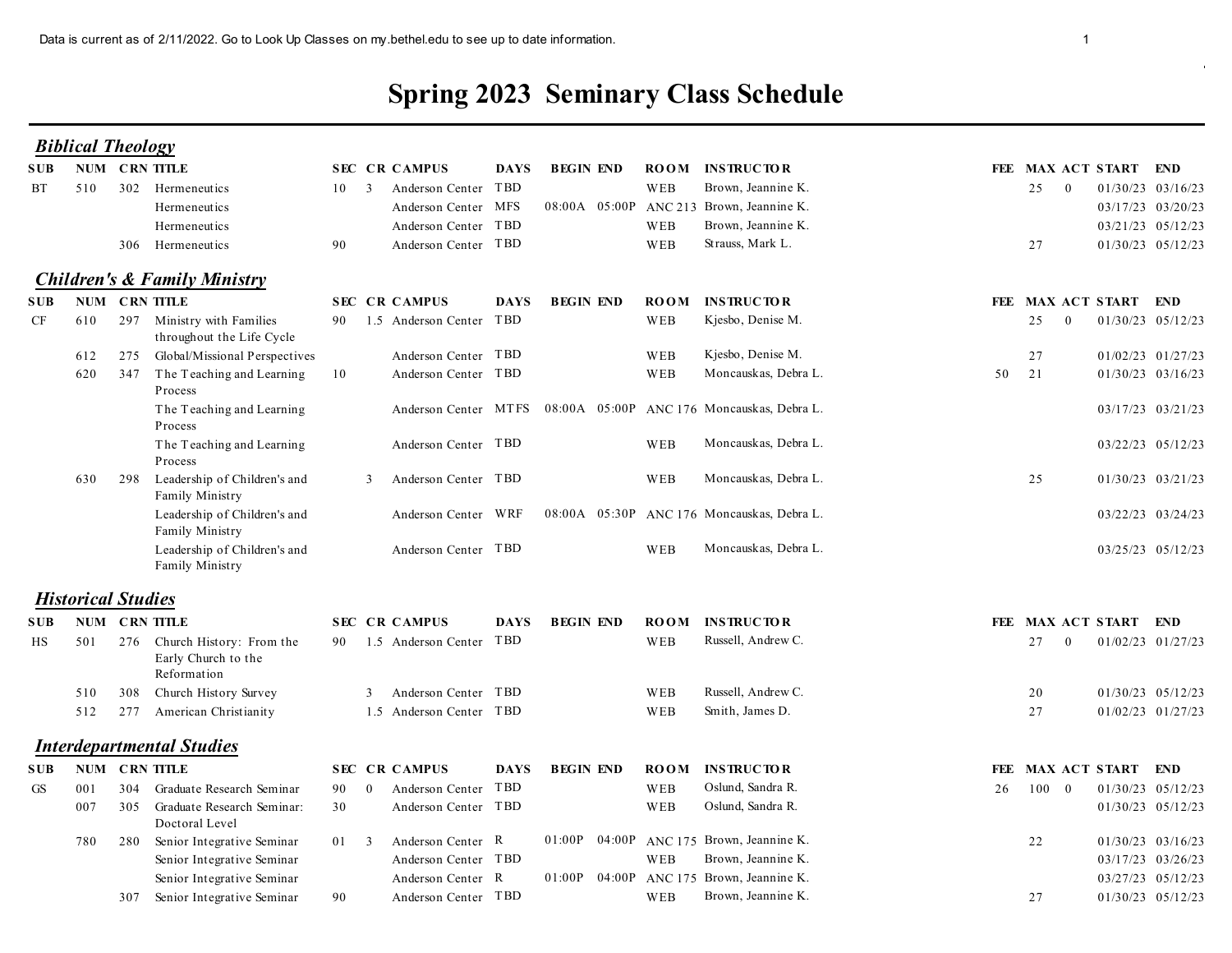## Marriage & Family Studies

|      |     |     | Data is current as of 2/11/2022. Go to Look Up Classes on my bethel edu to see up to date information. |    |              |                            |             |                   |             |                                            |                      | $\overline{2}$        |                   |
|------|-----|-----|--------------------------------------------------------------------------------------------------------|----|--------------|----------------------------|-------------|-------------------|-------------|--------------------------------------------|----------------------|-----------------------|-------------------|
|      |     |     |                                                                                                        |    |              |                            |             |                   |             |                                            |                      |                       |                   |
|      |     |     | <b>Marriage &amp; Family Studies</b>                                                                   |    |              |                            |             |                   |             |                                            |                      |                       |                   |
| SUB- |     |     | NUM CRN TITLE                                                                                          |    |              | <b>SEC CR CAMPUS</b>       | DAYS        | <b>BEGIN END</b>  |             | <b>ROOM INSTRUCTOR</b>                     |                      | FEE MAX ACT START END |                   |
| MF   | 641 |     | 282 Theories of Marriage and<br>Family Therapy                                                         |    | 01 3         | Anderson Center T          |             |                   |             | 06:00P 09:00P ANC 211 Plaza Ruiz, Cristina | 27<br>$\theta$       |                       | 03/27/23 05/12/23 |
|      | 712 | 284 | Supervised Clinical Experience                                                                         |    |              | Anderson Center M          |             | 09:00A 12:00P TBD |             | Lally, Catherine T.                        | -6                   |                       | 01/02/23 05/12/23 |
|      |     |     | 285 Supervised Clinical Experience 02                                                                  |    |              | Anderson Center R          |             | 09:00A 12:00P TBD |             | Grant, Herbert                             |                      |                       | 01/02/23 05/12/23 |
|      | 780 | 286 | Senior Integrative Seminar:<br>Worldview, Ethics, and Practice                                         | 01 |              | Anderson Center T          |             |                   |             | 06:00P 09:00P ANC 175 Jankowski, Peter J.  | 27                   |                       | 01/30/23 03/16/23 |
|      |     |     | Senior Integrative Seminar:<br>Worldview, Ethics, and Practice                                         |    |              | Anderson Center T          |             |                   | WEB         | Jankowski, Peter J.                        |                      |                       | 03/17/23 03/26/23 |
|      |     |     | Senior Integrative Seminar:<br>Worldview, Ethics, and Practice                                         |    |              | Anderson Center T          |             |                   |             | 06:00P 09:00P ANC 175 Jankowski, Peter J.  |                      |                       | 03/27/23 05/12/23 |
|      |     |     | <b>Ministry Leadership</b>                                                                             |    |              |                            |             |                   |             |                                            |                      |                       |                   |
| SUB- |     |     | NUM CRN TITLE                                                                                          |    |              | <b>SEC CR CAMPUS</b>       | <b>DAYS</b> | <b>BEGIN END</b>  | <b>ROOM</b> | <b>INSTRUCTOR</b>                          |                      | FEE MAX ACT START END |                   |
| GS   |     |     | 801P 337 Integral Research & Writing:<br>Project                                                       |    |              | 30 3 Anderson Center TBD   |             |                   | WEB         | Anderson, Tucker D.                        | 18<br>$\overline{0}$ |                       | 01/30/23 05/12/23 |
|      | 901 |     | 338 Thesis Proposal Foundations                                                                        |    |              | Anderson Center TBD        |             |                   | WEB         | Friesen Smith, Katie J.                    |                      |                       | 01/30/23 05/12/23 |
|      | 902 | 339 | Thesis Proposal Workshop                                                                               |    |              | Anderson Center TBD        |             |                   | WEB         |                                            |                      |                       | 01/30/23 05/12/23 |
|      | 992 |     | 340 Thesis Project B                                                                                   |    |              | Anderson Center TBD        |             |                   | WEB         | Dunne, John A.; Cole, Melanie              |                      |                       | 01/30/23 05/12/23 |
|      | 993 |     | 341 Thesis Project C                                                                                   |    |              | Anderson Center TBD        |             |                   | WEB         | Dunne, John A.; Cole, Melanie              |                      |                       | 01/30/23 05/12/23 |
| ML   | 506 | 310 | Discipleship in Community                                                                              |    |              | 90 1.5 Anderson Center TBD |             |                   | WEB         | Rowell, Andrew D.                          | 27                   |                       | 01/30/23 05/12/23 |
|      | 507 | 278 | Missional Outreach and<br>Evangelism                                                                   |    |              | Anderson Center TBD        |             |                   | WEB         | Rowell, Andrew D.                          |                      |                       | 01/02/23 01/27/23 |
|      |     |     | 523 311 Introduction to<br>Transformational Leadership:<br>Thomas and Departise in Clopel              |    | $\mathbf{3}$ | Anderson Center TBD        |             |                   | WEB         | McCloskey, Mark W.                         |                      |                       | 01/30/23 05/12/23 |

## **Ministry Leadership**

| 06:00P 09:00P ANC 211 Plaza Ruiz, Cristina<br>MF<br>Theories of Marriage and<br>27<br>03/27/23 05/12/23<br>282<br>Anderson Center T<br>641<br>01<br>$\overline{\mathbf{3}}$<br>Family Therapy<br>09:00A 12:00P TBD<br>Lally, Catherine T.<br>Supervised Clinical Experience<br>Anderson Center M<br>01/02/23 05/12/23<br>712<br>284<br>6<br>П<br>09:00A 12:00P TBD<br>Grant, Herbert<br>Supervised Clinical Experience 02<br>Anderson Center R<br>$01/02/23$ $05/12/23$<br>285<br>П<br>06:00P 09:00P ANC 175 Jankowski, Peter J.<br>Senior Integrative Seminar:<br>01<br>Anderson Center T<br>27<br>01/30/23 03/16/23<br>286<br>780<br>Worldview, Ethics, and Practice<br>Jankowski, Peter J.<br>Senior Integrative Seminar:<br>Anderson Center T<br>WEB<br>03/17/23 03/26/23<br>Worldview, Ethics, and Practice<br>06:00P 09:00P ANC 175 Jankowski, Peter J.<br>Senior Integrative Seminar:<br>Anderson Center T<br>03/27/23 05/12/23<br>Worldview, Ethics, and Practice<br><b>Ministry Leadership</b><br>NUM CRN TITLE<br><b>INSTRUCTOR</b><br><b>SEC CR CAMPUS</b><br><b>BEGIN END</b><br>FEE MAX ACT START END<br><b>DAYS</b><br><b>ROOM</b><br>Anderson Center TBD<br>Anderson, Tucker D.<br>801P 337<br>WEB<br>18<br>01/30/23 05/12/23<br><b>GS</b><br>Integral Research & Writing:<br>30 3<br>$\overline{0}$<br>Project<br>Friesen Smith, Katie J.<br>Thesis Proposal Foundations<br>Anderson Center TBD<br>WEB<br>01/30/23 05/12/23<br>901<br>338<br>Anderson Center TBD<br>Thesis Proposal Workshop<br>WEB<br>01/30/23 05/12/23<br>339<br>902<br>Anderson Center TBD<br>Dunne, John A.; Cole, Melanie<br>WEB<br>Thesis Project B<br>01/30/23 05/12/23<br>992<br>340<br>Anderson Center TBD<br>Dunne, John A.; Cole, Melanie<br>Thesis Project C<br>WEB<br>01/30/23 05/12/23<br>993<br>341<br>90 1.5 Anderson Center TBD<br>Rowell, Andrew D.<br>Discipleship in Community<br>WEB<br>27<br>01/30/23 05/12/23<br>506<br>310<br>Anderson Center TBD<br>Rowell, Andrew D.<br>Missional Outreach and<br>01/02/23 01/27/23<br>507<br>278<br>WEB<br>Evangelism<br>McCloskey, Mark W.<br>Anderson Center TBD<br>Introduction to<br>WEB<br>523<br>311<br>01/30/23 05/12/23<br>3<br>Transformational Leadership:<br>Theory and Practice in Global<br>Perspective<br>Mentored Leadership<br>0.7 Anderson Center TBD<br>Hasapopoulos, Tedi A.<br>WEB<br>01/30/23 05/12/23<br>551<br>312<br>Development (MATL) A<br>Hasapopoulos, Tedi A.<br>Mentored Leadership B<br>Anderson Center TBD<br>WEB<br>01/30/23 05/12/23<br>552<br>313<br>06:15P 09:15P ANC 175 Rowell, Andrew D.<br>287<br>Organizational Leadership and 01<br>Anderson Center R<br>01/30/23 03/16/23<br>615<br>3<br>Church Governance<br>Anderson Center TBD<br>Rowell, Andrew D.<br>Organizational Leadership and<br>WEB<br>03/17/23 03/26/23<br>Church Governance<br>06:15P 09:15P ANC 175 Rowell, Andrew D.<br>Organizational Leadership and<br>Anderson Center R<br>03/27/23 05/12/23<br>Church Governance<br>Rowell, Andrew D.<br>Anderson Center TBD<br>01/30/23 05/12/23<br>314 Organizational Leadership and 90<br>WEB<br>Church Governance<br>Anderson Center TBD<br>Rowell, Andrew D.<br>Team Leadership in Global<br>10<br>WEB<br>25<br>01/30/23 03/16/23<br>630<br>299<br>Perspective<br>Anderson Center MTWFS 08:00A 05:00P ANC 175 Rowell, Andrew D.<br>Team Leadership in Global<br>03/17/23 03/22/23<br>Perspective<br>Rowell, Andrew D.<br>Anderson Center TBD<br>Team Leadership in Global<br>WEB<br>03/23/23 05/12/23<br>Perspective | SUB | NUM CRN TITLE |  |  | <b>SEC CR CAMPUS</b> | <b>DAYS</b> | <b>BEGIN END</b> | <b>ROOM</b> | <b>INSTRUCTOR</b> |  | FEE MAX ACT START | <b>END</b> |
|--------------------------------------------------------------------------------------------------------------------------------------------------------------------------------------------------------------------------------------------------------------------------------------------------------------------------------------------------------------------------------------------------------------------------------------------------------------------------------------------------------------------------------------------------------------------------------------------------------------------------------------------------------------------------------------------------------------------------------------------------------------------------------------------------------------------------------------------------------------------------------------------------------------------------------------------------------------------------------------------------------------------------------------------------------------------------------------------------------------------------------------------------------------------------------------------------------------------------------------------------------------------------------------------------------------------------------------------------------------------------------------------------------------------------------------------------------------------------------------------------------------------------------------------------------------------------------------------------------------------------------------------------------------------------------------------------------------------------------------------------------------------------------------------------------------------------------------------------------------------------------------------------------------------------------------------------------------------------------------------------------------------------------------------------------------------------------------------------------------------------------------------------------------------------------------------------------------------------------------------------------------------------------------------------------------------------------------------------------------------------------------------------------------------------------------------------------------------------------------------------------------------------------------------------------------------------------------------------------------------------------------------------------------------------------------------------------------------------------------------------------------------------------------------------------------------------------------------------------------------------------------------------------------------------------------------------------------------------------------------------------------------------------------------------------------------------------------------------------------------------------------------------------------------------------------------------------------------------------------------------------------------------------------------------------------------------------------------------------------------------------------------------------------------------------------------------------------------------------------------------------------------|-----|---------------|--|--|----------------------|-------------|------------------|-------------|-------------------|--|-------------------|------------|
| SUB-<br>ML                                                                                                                                                                                                                                                                                                                                                                                                                                                                                                                                                                                                                                                                                                                                                                                                                                                                                                                                                                                                                                                                                                                                                                                                                                                                                                                                                                                                                                                                                                                                                                                                                                                                                                                                                                                                                                                                                                                                                                                                                                                                                                                                                                                                                                                                                                                                                                                                                                                                                                                                                                                                                                                                                                                                                                                                                                                                                                                                                                                                                                                                                                                                                                                                                                                                                                                                                                                                                                                                                                         |     |               |  |  |                      |             |                  |             |                   |  |                   |            |
|                                                                                                                                                                                                                                                                                                                                                                                                                                                                                                                                                                                                                                                                                                                                                                                                                                                                                                                                                                                                                                                                                                                                                                                                                                                                                                                                                                                                                                                                                                                                                                                                                                                                                                                                                                                                                                                                                                                                                                                                                                                                                                                                                                                                                                                                                                                                                                                                                                                                                                                                                                                                                                                                                                                                                                                                                                                                                                                                                                                                                                                                                                                                                                                                                                                                                                                                                                                                                                                                                                                    |     |               |  |  |                      |             |                  |             |                   |  |                   |            |
|                                                                                                                                                                                                                                                                                                                                                                                                                                                                                                                                                                                                                                                                                                                                                                                                                                                                                                                                                                                                                                                                                                                                                                                                                                                                                                                                                                                                                                                                                                                                                                                                                                                                                                                                                                                                                                                                                                                                                                                                                                                                                                                                                                                                                                                                                                                                                                                                                                                                                                                                                                                                                                                                                                                                                                                                                                                                                                                                                                                                                                                                                                                                                                                                                                                                                                                                                                                                                                                                                                                    |     |               |  |  |                      |             |                  |             |                   |  |                   |            |
|                                                                                                                                                                                                                                                                                                                                                                                                                                                                                                                                                                                                                                                                                                                                                                                                                                                                                                                                                                                                                                                                                                                                                                                                                                                                                                                                                                                                                                                                                                                                                                                                                                                                                                                                                                                                                                                                                                                                                                                                                                                                                                                                                                                                                                                                                                                                                                                                                                                                                                                                                                                                                                                                                                                                                                                                                                                                                                                                                                                                                                                                                                                                                                                                                                                                                                                                                                                                                                                                                                                    |     |               |  |  |                      |             |                  |             |                   |  |                   |            |
|                                                                                                                                                                                                                                                                                                                                                                                                                                                                                                                                                                                                                                                                                                                                                                                                                                                                                                                                                                                                                                                                                                                                                                                                                                                                                                                                                                                                                                                                                                                                                                                                                                                                                                                                                                                                                                                                                                                                                                                                                                                                                                                                                                                                                                                                                                                                                                                                                                                                                                                                                                                                                                                                                                                                                                                                                                                                                                                                                                                                                                                                                                                                                                                                                                                                                                                                                                                                                                                                                                                    |     |               |  |  |                      |             |                  |             |                   |  |                   |            |
|                                                                                                                                                                                                                                                                                                                                                                                                                                                                                                                                                                                                                                                                                                                                                                                                                                                                                                                                                                                                                                                                                                                                                                                                                                                                                                                                                                                                                                                                                                                                                                                                                                                                                                                                                                                                                                                                                                                                                                                                                                                                                                                                                                                                                                                                                                                                                                                                                                                                                                                                                                                                                                                                                                                                                                                                                                                                                                                                                                                                                                                                                                                                                                                                                                                                                                                                                                                                                                                                                                                    |     |               |  |  |                      |             |                  |             |                   |  |                   |            |
|                                                                                                                                                                                                                                                                                                                                                                                                                                                                                                                                                                                                                                                                                                                                                                                                                                                                                                                                                                                                                                                                                                                                                                                                                                                                                                                                                                                                                                                                                                                                                                                                                                                                                                                                                                                                                                                                                                                                                                                                                                                                                                                                                                                                                                                                                                                                                                                                                                                                                                                                                                                                                                                                                                                                                                                                                                                                                                                                                                                                                                                                                                                                                                                                                                                                                                                                                                                                                                                                                                                    |     |               |  |  |                      |             |                  |             |                   |  |                   |            |
|                                                                                                                                                                                                                                                                                                                                                                                                                                                                                                                                                                                                                                                                                                                                                                                                                                                                                                                                                                                                                                                                                                                                                                                                                                                                                                                                                                                                                                                                                                                                                                                                                                                                                                                                                                                                                                                                                                                                                                                                                                                                                                                                                                                                                                                                                                                                                                                                                                                                                                                                                                                                                                                                                                                                                                                                                                                                                                                                                                                                                                                                                                                                                                                                                                                                                                                                                                                                                                                                                                                    |     |               |  |  |                      |             |                  |             |                   |  |                   |            |
|                                                                                                                                                                                                                                                                                                                                                                                                                                                                                                                                                                                                                                                                                                                                                                                                                                                                                                                                                                                                                                                                                                                                                                                                                                                                                                                                                                                                                                                                                                                                                                                                                                                                                                                                                                                                                                                                                                                                                                                                                                                                                                                                                                                                                                                                                                                                                                                                                                                                                                                                                                                                                                                                                                                                                                                                                                                                                                                                                                                                                                                                                                                                                                                                                                                                                                                                                                                                                                                                                                                    |     |               |  |  |                      |             |                  |             |                   |  |                   |            |
|                                                                                                                                                                                                                                                                                                                                                                                                                                                                                                                                                                                                                                                                                                                                                                                                                                                                                                                                                                                                                                                                                                                                                                                                                                                                                                                                                                                                                                                                                                                                                                                                                                                                                                                                                                                                                                                                                                                                                                                                                                                                                                                                                                                                                                                                                                                                                                                                                                                                                                                                                                                                                                                                                                                                                                                                                                                                                                                                                                                                                                                                                                                                                                                                                                                                                                                                                                                                                                                                                                                    |     |               |  |  |                      |             |                  |             |                   |  |                   |            |
|                                                                                                                                                                                                                                                                                                                                                                                                                                                                                                                                                                                                                                                                                                                                                                                                                                                                                                                                                                                                                                                                                                                                                                                                                                                                                                                                                                                                                                                                                                                                                                                                                                                                                                                                                                                                                                                                                                                                                                                                                                                                                                                                                                                                                                                                                                                                                                                                                                                                                                                                                                                                                                                                                                                                                                                                                                                                                                                                                                                                                                                                                                                                                                                                                                                                                                                                                                                                                                                                                                                    |     |               |  |  |                      |             |                  |             |                   |  |                   |            |
|                                                                                                                                                                                                                                                                                                                                                                                                                                                                                                                                                                                                                                                                                                                                                                                                                                                                                                                                                                                                                                                                                                                                                                                                                                                                                                                                                                                                                                                                                                                                                                                                                                                                                                                                                                                                                                                                                                                                                                                                                                                                                                                                                                                                                                                                                                                                                                                                                                                                                                                                                                                                                                                                                                                                                                                                                                                                                                                                                                                                                                                                                                                                                                                                                                                                                                                                                                                                                                                                                                                    |     |               |  |  |                      |             |                  |             |                   |  |                   |            |
|                                                                                                                                                                                                                                                                                                                                                                                                                                                                                                                                                                                                                                                                                                                                                                                                                                                                                                                                                                                                                                                                                                                                                                                                                                                                                                                                                                                                                                                                                                                                                                                                                                                                                                                                                                                                                                                                                                                                                                                                                                                                                                                                                                                                                                                                                                                                                                                                                                                                                                                                                                                                                                                                                                                                                                                                                                                                                                                                                                                                                                                                                                                                                                                                                                                                                                                                                                                                                                                                                                                    |     |               |  |  |                      |             |                  |             |                   |  |                   |            |
|                                                                                                                                                                                                                                                                                                                                                                                                                                                                                                                                                                                                                                                                                                                                                                                                                                                                                                                                                                                                                                                                                                                                                                                                                                                                                                                                                                                                                                                                                                                                                                                                                                                                                                                                                                                                                                                                                                                                                                                                                                                                                                                                                                                                                                                                                                                                                                                                                                                                                                                                                                                                                                                                                                                                                                                                                                                                                                                                                                                                                                                                                                                                                                                                                                                                                                                                                                                                                                                                                                                    |     |               |  |  |                      |             |                  |             |                   |  |                   |            |
|                                                                                                                                                                                                                                                                                                                                                                                                                                                                                                                                                                                                                                                                                                                                                                                                                                                                                                                                                                                                                                                                                                                                                                                                                                                                                                                                                                                                                                                                                                                                                                                                                                                                                                                                                                                                                                                                                                                                                                                                                                                                                                                                                                                                                                                                                                                                                                                                                                                                                                                                                                                                                                                                                                                                                                                                                                                                                                                                                                                                                                                                                                                                                                                                                                                                                                                                                                                                                                                                                                                    |     |               |  |  |                      |             |                  |             |                   |  |                   |            |
|                                                                                                                                                                                                                                                                                                                                                                                                                                                                                                                                                                                                                                                                                                                                                                                                                                                                                                                                                                                                                                                                                                                                                                                                                                                                                                                                                                                                                                                                                                                                                                                                                                                                                                                                                                                                                                                                                                                                                                                                                                                                                                                                                                                                                                                                                                                                                                                                                                                                                                                                                                                                                                                                                                                                                                                                                                                                                                                                                                                                                                                                                                                                                                                                                                                                                                                                                                                                                                                                                                                    |     |               |  |  |                      |             |                  |             |                   |  |                   |            |
|                                                                                                                                                                                                                                                                                                                                                                                                                                                                                                                                                                                                                                                                                                                                                                                                                                                                                                                                                                                                                                                                                                                                                                                                                                                                                                                                                                                                                                                                                                                                                                                                                                                                                                                                                                                                                                                                                                                                                                                                                                                                                                                                                                                                                                                                                                                                                                                                                                                                                                                                                                                                                                                                                                                                                                                                                                                                                                                                                                                                                                                                                                                                                                                                                                                                                                                                                                                                                                                                                                                    |     |               |  |  |                      |             |                  |             |                   |  |                   |            |
|                                                                                                                                                                                                                                                                                                                                                                                                                                                                                                                                                                                                                                                                                                                                                                                                                                                                                                                                                                                                                                                                                                                                                                                                                                                                                                                                                                                                                                                                                                                                                                                                                                                                                                                                                                                                                                                                                                                                                                                                                                                                                                                                                                                                                                                                                                                                                                                                                                                                                                                                                                                                                                                                                                                                                                                                                                                                                                                                                                                                                                                                                                                                                                                                                                                                                                                                                                                                                                                                                                                    |     |               |  |  |                      |             |                  |             |                   |  |                   |            |
|                                                                                                                                                                                                                                                                                                                                                                                                                                                                                                                                                                                                                                                                                                                                                                                                                                                                                                                                                                                                                                                                                                                                                                                                                                                                                                                                                                                                                                                                                                                                                                                                                                                                                                                                                                                                                                                                                                                                                                                                                                                                                                                                                                                                                                                                                                                                                                                                                                                                                                                                                                                                                                                                                                                                                                                                                                                                                                                                                                                                                                                                                                                                                                                                                                                                                                                                                                                                                                                                                                                    |     |               |  |  |                      |             |                  |             |                   |  |                   |            |
|                                                                                                                                                                                                                                                                                                                                                                                                                                                                                                                                                                                                                                                                                                                                                                                                                                                                                                                                                                                                                                                                                                                                                                                                                                                                                                                                                                                                                                                                                                                                                                                                                                                                                                                                                                                                                                                                                                                                                                                                                                                                                                                                                                                                                                                                                                                                                                                                                                                                                                                                                                                                                                                                                                                                                                                                                                                                                                                                                                                                                                                                                                                                                                                                                                                                                                                                                                                                                                                                                                                    |     |               |  |  |                      |             |                  |             |                   |  |                   |            |
|                                                                                                                                                                                                                                                                                                                                                                                                                                                                                                                                                                                                                                                                                                                                                                                                                                                                                                                                                                                                                                                                                                                                                                                                                                                                                                                                                                                                                                                                                                                                                                                                                                                                                                                                                                                                                                                                                                                                                                                                                                                                                                                                                                                                                                                                                                                                                                                                                                                                                                                                                                                                                                                                                                                                                                                                                                                                                                                                                                                                                                                                                                                                                                                                                                                                                                                                                                                                                                                                                                                    |     |               |  |  |                      |             |                  |             |                   |  |                   |            |
|                                                                                                                                                                                                                                                                                                                                                                                                                                                                                                                                                                                                                                                                                                                                                                                                                                                                                                                                                                                                                                                                                                                                                                                                                                                                                                                                                                                                                                                                                                                                                                                                                                                                                                                                                                                                                                                                                                                                                                                                                                                                                                                                                                                                                                                                                                                                                                                                                                                                                                                                                                                                                                                                                                                                                                                                                                                                                                                                                                                                                                                                                                                                                                                                                                                                                                                                                                                                                                                                                                                    |     |               |  |  |                      |             |                  |             |                   |  |                   |            |
|                                                                                                                                                                                                                                                                                                                                                                                                                                                                                                                                                                                                                                                                                                                                                                                                                                                                                                                                                                                                                                                                                                                                                                                                                                                                                                                                                                                                                                                                                                                                                                                                                                                                                                                                                                                                                                                                                                                                                                                                                                                                                                                                                                                                                                                                                                                                                                                                                                                                                                                                                                                                                                                                                                                                                                                                                                                                                                                                                                                                                                                                                                                                                                                                                                                                                                                                                                                                                                                                                                                    |     |               |  |  |                      |             |                  |             |                   |  |                   |            |
|                                                                                                                                                                                                                                                                                                                                                                                                                                                                                                                                                                                                                                                                                                                                                                                                                                                                                                                                                                                                                                                                                                                                                                                                                                                                                                                                                                                                                                                                                                                                                                                                                                                                                                                                                                                                                                                                                                                                                                                                                                                                                                                                                                                                                                                                                                                                                                                                                                                                                                                                                                                                                                                                                                                                                                                                                                                                                                                                                                                                                                                                                                                                                                                                                                                                                                                                                                                                                                                                                                                    |     |               |  |  |                      |             |                  |             |                   |  |                   |            |
|                                                                                                                                                                                                                                                                                                                                                                                                                                                                                                                                                                                                                                                                                                                                                                                                                                                                                                                                                                                                                                                                                                                                                                                                                                                                                                                                                                                                                                                                                                                                                                                                                                                                                                                                                                                                                                                                                                                                                                                                                                                                                                                                                                                                                                                                                                                                                                                                                                                                                                                                                                                                                                                                                                                                                                                                                                                                                                                                                                                                                                                                                                                                                                                                                                                                                                                                                                                                                                                                                                                    |     |               |  |  |                      |             |                  |             |                   |  |                   |            |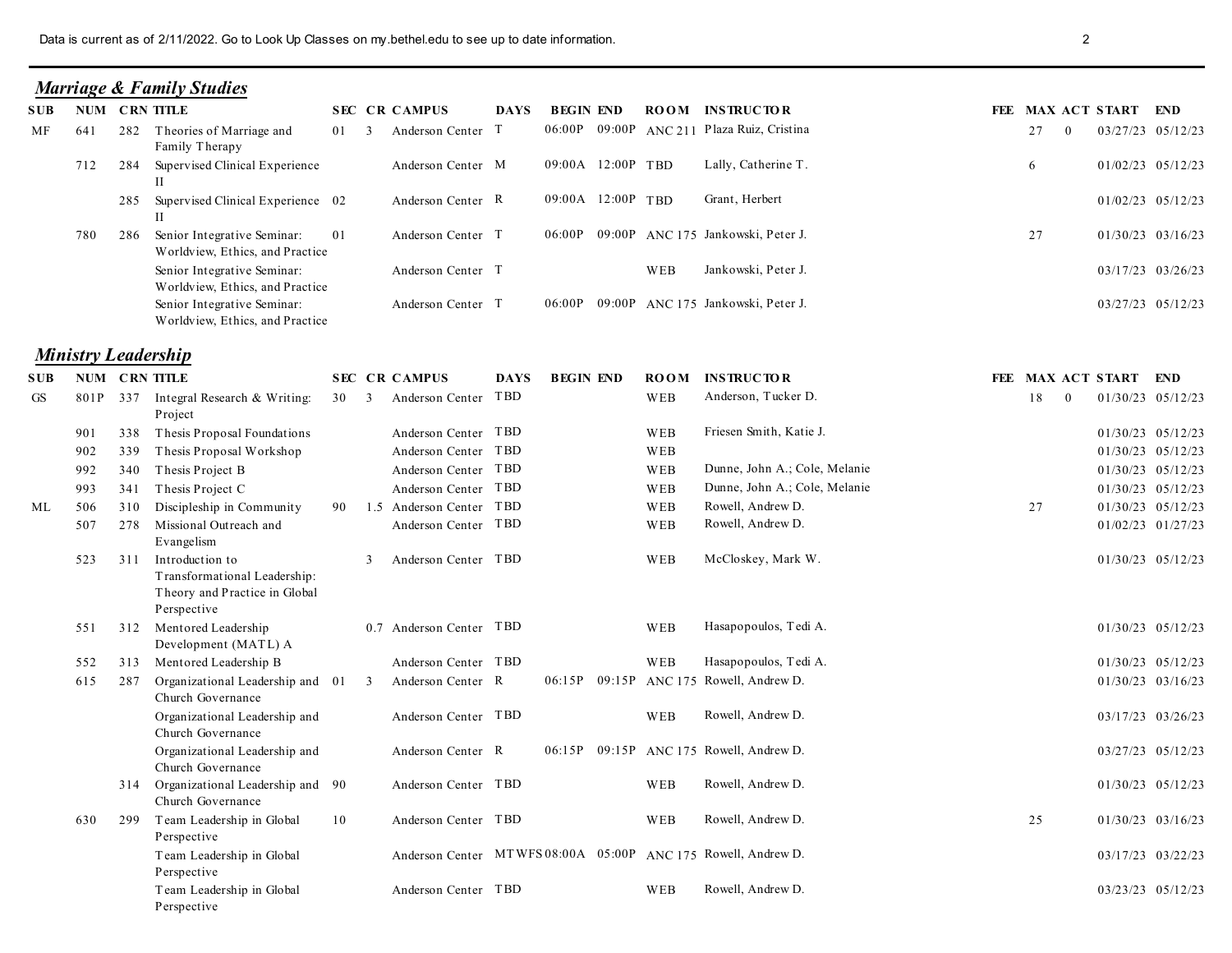| Data is current as of 2/11/2022. Go to Look Up Classes on my bethel.edu to see up to date information.<br><b>Ministry Leadership</b><br>NUM CRN TITLE<br><b>SEC CR CAMPUS</b><br><b>DAYS</b><br><b>BEGIN END</b><br><b>ROOM</b><br><b>INSTRUCTOR</b><br>SUB-<br>Anderson Center TBD<br>McCloskey, Mark W.<br>315 The Global Mission of the<br>WEB<br>632<br>90 3<br>ML<br>Church<br>McCloskey, Mark W.<br>Anderson Center TBD<br>Stewardship, Change and the<br>WEB<br>633<br>300<br>10<br>Missional Community<br>Anderson Center MTWFS 08:00A 05:00P ANC<br>McCloskey, Mark W.<br>Stewardship, Change and the<br>Missional Community<br>Stewardship, Change and the<br>McCloskey, Mark W.<br>Anderson Center TBD<br>WEB<br>Missional Community<br>Teams, Groups, and the<br>Anderson Center TBD<br>Carthen, Jason D.<br>30<br>WEB<br>924P 342<br>Transforming Leader: Project<br>McCloskey, Mark W.<br>343 Case Studies in Transfm Ldrshp<br>Anderson Center TBD<br>925<br>WEB<br><b>New Testament</b><br>NUM CRN TITLE<br><b>SEC CR CAMPUS</b><br><b>INSTRUCTOR</b><br>S U B<br><b>DAYS</b><br><b>BEGIN END</b><br><b>ROOM</b><br>Strauss, Mark L.<br>316 New Testament Survey:<br>Anderson Center TBD<br>NT<br>90 3<br>WEB<br>516<br>Narratives, Letters, and<br>Revelation<br>01:00P 04:00P ANC 175 Dunne, John A.<br>New Testament: Exegetical<br>Anderson Center M<br>518<br>288<br>01<br>Explorations<br>Anderson Center TBD<br>Dunne, John A.<br>New Testament: Exegetical<br>WEB<br>Explorations<br>01:00P 04:00P ANC 175 Dunne, John A.<br>New Testament: Exegetical<br>Anderson Center M<br>Explorations<br>Anderson Center TBD<br>Strauss, Mark L.<br>317 New Testament: Exegetical<br>90<br>WEB<br>Explorations<br>Nixon, Lyn Z.<br>318 Greek II: Intermediate Greek<br>Anderson Center TBD<br>542<br>WEB<br><b>Old Testament</b><br>NUM CRN TITLE<br><b>SEC CR CAMPUS</b><br><b>BEGIN END</b><br><b>ROOM INSTRUCTOR</b><br><b>DAYS</b><br>S U B<br>01:00P 04:00P ANC 176 Lo, Yuk-Yam A.<br>291 Old Testament Survey: Law,<br>Anderson Center R<br>516<br>01 3<br>OT<br>Prophets and Writings<br>Lo, Yuk-Yam A.<br>Anderson Center TBD<br>Old Testament Survey: Law,<br>WEB<br>Prophets and Writings<br>Old Testament Survey: Law,<br>01:00P 04:00P ANC 176 Lo, Yuk-Yam A.<br>Anderson Center R<br>Prophets and Writings |  |  |  |  |  | 3                                             |                                        |  |
|---------------------------------------------------------------------------------------------------------------------------------------------------------------------------------------------------------------------------------------------------------------------------------------------------------------------------------------------------------------------------------------------------------------------------------------------------------------------------------------------------------------------------------------------------------------------------------------------------------------------------------------------------------------------------------------------------------------------------------------------------------------------------------------------------------------------------------------------------------------------------------------------------------------------------------------------------------------------------------------------------------------------------------------------------------------------------------------------------------------------------------------------------------------------------------------------------------------------------------------------------------------------------------------------------------------------------------------------------------------------------------------------------------------------------------------------------------------------------------------------------------------------------------------------------------------------------------------------------------------------------------------------------------------------------------------------------------------------------------------------------------------------------------------------------------------------------------------------------------------------------------------------------------------------------------------------------------------------------------------------------------------------------------------------------------------------------------------------------------------------------------------------------------------------------------------------------------------------------------------------------------------------------------------------------------------------------------------|--|--|--|--|--|-----------------------------------------------|----------------------------------------|--|
|                                                                                                                                                                                                                                                                                                                                                                                                                                                                                                                                                                                                                                                                                                                                                                                                                                                                                                                                                                                                                                                                                                                                                                                                                                                                                                                                                                                                                                                                                                                                                                                                                                                                                                                                                                                                                                                                                                                                                                                                                                                                                                                                                                                                                                                                                                                                       |  |  |  |  |  |                                               |                                        |  |
|                                                                                                                                                                                                                                                                                                                                                                                                                                                                                                                                                                                                                                                                                                                                                                                                                                                                                                                                                                                                                                                                                                                                                                                                                                                                                                                                                                                                                                                                                                                                                                                                                                                                                                                                                                                                                                                                                                                                                                                                                                                                                                                                                                                                                                                                                                                                       |  |  |  |  |  | FEE MAX ACT START END                         |                                        |  |
|                                                                                                                                                                                                                                                                                                                                                                                                                                                                                                                                                                                                                                                                                                                                                                                                                                                                                                                                                                                                                                                                                                                                                                                                                                                                                                                                                                                                                                                                                                                                                                                                                                                                                                                                                                                                                                                                                                                                                                                                                                                                                                                                                                                                                                                                                                                                       |  |  |  |  |  | 27<br>$\theta$                                | 01/30/23 05/12/23                      |  |
|                                                                                                                                                                                                                                                                                                                                                                                                                                                                                                                                                                                                                                                                                                                                                                                                                                                                                                                                                                                                                                                                                                                                                                                                                                                                                                                                                                                                                                                                                                                                                                                                                                                                                                                                                                                                                                                                                                                                                                                                                                                                                                                                                                                                                                                                                                                                       |  |  |  |  |  | 25                                            | 01/30/23 03/16/23                      |  |
|                                                                                                                                                                                                                                                                                                                                                                                                                                                                                                                                                                                                                                                                                                                                                                                                                                                                                                                                                                                                                                                                                                                                                                                                                                                                                                                                                                                                                                                                                                                                                                                                                                                                                                                                                                                                                                                                                                                                                                                                                                                                                                                                                                                                                                                                                                                                       |  |  |  |  |  |                                               | 03/17/23 03/26/23<br>03/27/23 05/12/23 |  |
|                                                                                                                                                                                                                                                                                                                                                                                                                                                                                                                                                                                                                                                                                                                                                                                                                                                                                                                                                                                                                                                                                                                                                                                                                                                                                                                                                                                                                                                                                                                                                                                                                                                                                                                                                                                                                                                                                                                                                                                                                                                                                                                                                                                                                                                                                                                                       |  |  |  |  |  | 18                                            | 01/30/23 05/12/23                      |  |
|                                                                                                                                                                                                                                                                                                                                                                                                                                                                                                                                                                                                                                                                                                                                                                                                                                                                                                                                                                                                                                                                                                                                                                                                                                                                                                                                                                                                                                                                                                                                                                                                                                                                                                                                                                                                                                                                                                                                                                                                                                                                                                                                                                                                                                                                                                                                       |  |  |  |  |  |                                               | 01/30/23 05/12/23                      |  |
|                                                                                                                                                                                                                                                                                                                                                                                                                                                                                                                                                                                                                                                                                                                                                                                                                                                                                                                                                                                                                                                                                                                                                                                                                                                                                                                                                                                                                                                                                                                                                                                                                                                                                                                                                                                                                                                                                                                                                                                                                                                                                                                                                                                                                                                                                                                                       |  |  |  |  |  |                                               |                                        |  |
|                                                                                                                                                                                                                                                                                                                                                                                                                                                                                                                                                                                                                                                                                                                                                                                                                                                                                                                                                                                                                                                                                                                                                                                                                                                                                                                                                                                                                                                                                                                                                                                                                                                                                                                                                                                                                                                                                                                                                                                                                                                                                                                                                                                                                                                                                                                                       |  |  |  |  |  | FEE MAX ACT START END                         |                                        |  |
|                                                                                                                                                                                                                                                                                                                                                                                                                                                                                                                                                                                                                                                                                                                                                                                                                                                                                                                                                                                                                                                                                                                                                                                                                                                                                                                                                                                                                                                                                                                                                                                                                                                                                                                                                                                                                                                                                                                                                                                                                                                                                                                                                                                                                                                                                                                                       |  |  |  |  |  | 27<br>$\bf{0}$                                | 01/30/23 05/12/23                      |  |
|                                                                                                                                                                                                                                                                                                                                                                                                                                                                                                                                                                                                                                                                                                                                                                                                                                                                                                                                                                                                                                                                                                                                                                                                                                                                                                                                                                                                                                                                                                                                                                                                                                                                                                                                                                                                                                                                                                                                                                                                                                                                                                                                                                                                                                                                                                                                       |  |  |  |  |  |                                               | 01/30/23 03/16/23                      |  |
|                                                                                                                                                                                                                                                                                                                                                                                                                                                                                                                                                                                                                                                                                                                                                                                                                                                                                                                                                                                                                                                                                                                                                                                                                                                                                                                                                                                                                                                                                                                                                                                                                                                                                                                                                                                                                                                                                                                                                                                                                                                                                                                                                                                                                                                                                                                                       |  |  |  |  |  |                                               | 03/17/23 03/26/23                      |  |
|                                                                                                                                                                                                                                                                                                                                                                                                                                                                                                                                                                                                                                                                                                                                                                                                                                                                                                                                                                                                                                                                                                                                                                                                                                                                                                                                                                                                                                                                                                                                                                                                                                                                                                                                                                                                                                                                                                                                                                                                                                                                                                                                                                                                                                                                                                                                       |  |  |  |  |  |                                               | 03/27/23 05/12/23<br>01/30/23 05/12/23 |  |
|                                                                                                                                                                                                                                                                                                                                                                                                                                                                                                                                                                                                                                                                                                                                                                                                                                                                                                                                                                                                                                                                                                                                                                                                                                                                                                                                                                                                                                                                                                                                                                                                                                                                                                                                                                                                                                                                                                                                                                                                                                                                                                                                                                                                                                                                                                                                       |  |  |  |  |  | 20                                            | 01/30/23 05/12/23                      |  |
|                                                                                                                                                                                                                                                                                                                                                                                                                                                                                                                                                                                                                                                                                                                                                                                                                                                                                                                                                                                                                                                                                                                                                                                                                                                                                                                                                                                                                                                                                                                                                                                                                                                                                                                                                                                                                                                                                                                                                                                                                                                                                                                                                                                                                                                                                                                                       |  |  |  |  |  |                                               |                                        |  |
|                                                                                                                                                                                                                                                                                                                                                                                                                                                                                                                                                                                                                                                                                                                                                                                                                                                                                                                                                                                                                                                                                                                                                                                                                                                                                                                                                                                                                                                                                                                                                                                                                                                                                                                                                                                                                                                                                                                                                                                                                                                                                                                                                                                                                                                                                                                                       |  |  |  |  |  |                                               |                                        |  |
|                                                                                                                                                                                                                                                                                                                                                                                                                                                                                                                                                                                                                                                                                                                                                                                                                                                                                                                                                                                                                                                                                                                                                                                                                                                                                                                                                                                                                                                                                                                                                                                                                                                                                                                                                                                                                                                                                                                                                                                                                                                                                                                                                                                                                                                                                                                                       |  |  |  |  |  | FEE MAX ACT START END<br>27<br>$\overline{0}$ | 01/30/23 03/16/23                      |  |
|                                                                                                                                                                                                                                                                                                                                                                                                                                                                                                                                                                                                                                                                                                                                                                                                                                                                                                                                                                                                                                                                                                                                                                                                                                                                                                                                                                                                                                                                                                                                                                                                                                                                                                                                                                                                                                                                                                                                                                                                                                                                                                                                                                                                                                                                                                                                       |  |  |  |  |  |                                               | 03/17/23 03/26/23                      |  |
|                                                                                                                                                                                                                                                                                                                                                                                                                                                                                                                                                                                                                                                                                                                                                                                                                                                                                                                                                                                                                                                                                                                                                                                                                                                                                                                                                                                                                                                                                                                                                                                                                                                                                                                                                                                                                                                                                                                                                                                                                                                                                                                                                                                                                                                                                                                                       |  |  |  |  |  |                                               | 03/27/23 05/12/23                      |  |
| Lo, Yuk-Yam A.<br>320 Old Testament Survey: Law,<br>Anderson Center TBD<br>90<br>WEB<br>Prophets and Writings                                                                                                                                                                                                                                                                                                                                                                                                                                                                                                                                                                                                                                                                                                                                                                                                                                                                                                                                                                                                                                                                                                                                                                                                                                                                                                                                                                                                                                                                                                                                                                                                                                                                                                                                                                                                                                                                                                                                                                                                                                                                                                                                                                                                                         |  |  |  |  |  |                                               | 01/30/23 05/12/23                      |  |
| Lo, Yuk-Yam A.<br>Old Testament: Exegetical<br>Anderson Center TBD<br>518<br>WEB<br>321<br>Explorations                                                                                                                                                                                                                                                                                                                                                                                                                                                                                                                                                                                                                                                                                                                                                                                                                                                                                                                                                                                                                                                                                                                                                                                                                                                                                                                                                                                                                                                                                                                                                                                                                                                                                                                                                                                                                                                                                                                                                                                                                                                                                                                                                                                                                               |  |  |  |  |  |                                               | 01/30/23 05/12/23                      |  |
| Hebrew II: Intermediate Hebrew 01<br>04:30P 06:00P ANC 174 Lo, Yuk-Yam A.<br>Anderson Center TR<br>542<br>290                                                                                                                                                                                                                                                                                                                                                                                                                                                                                                                                                                                                                                                                                                                                                                                                                                                                                                                                                                                                                                                                                                                                                                                                                                                                                                                                                                                                                                                                                                                                                                                                                                                                                                                                                                                                                                                                                                                                                                                                                                                                                                                                                                                                                         |  |  |  |  |  | 20                                            | 01/30/23 03/16/23                      |  |
| Lo, Yuk-Yam A.<br>Hebrew II: Intermediate Hebrew<br>Anderson Center TBD<br>WEB<br>04:30P 06:00P ANC 174 Lo, Yuk-Yam A.<br>Hebrew II: Intermediate Hebrew<br>Anderson Center TR                                                                                                                                                                                                                                                                                                                                                                                                                                                                                                                                                                                                                                                                                                                                                                                                                                                                                                                                                                                                                                                                                                                                                                                                                                                                                                                                                                                                                                                                                                                                                                                                                                                                                                                                                                                                                                                                                                                                                                                                                                                                                                                                                        |  |  |  |  |  |                                               | 03/16/23 03/26/23<br>03/27/23 05/12/23 |  |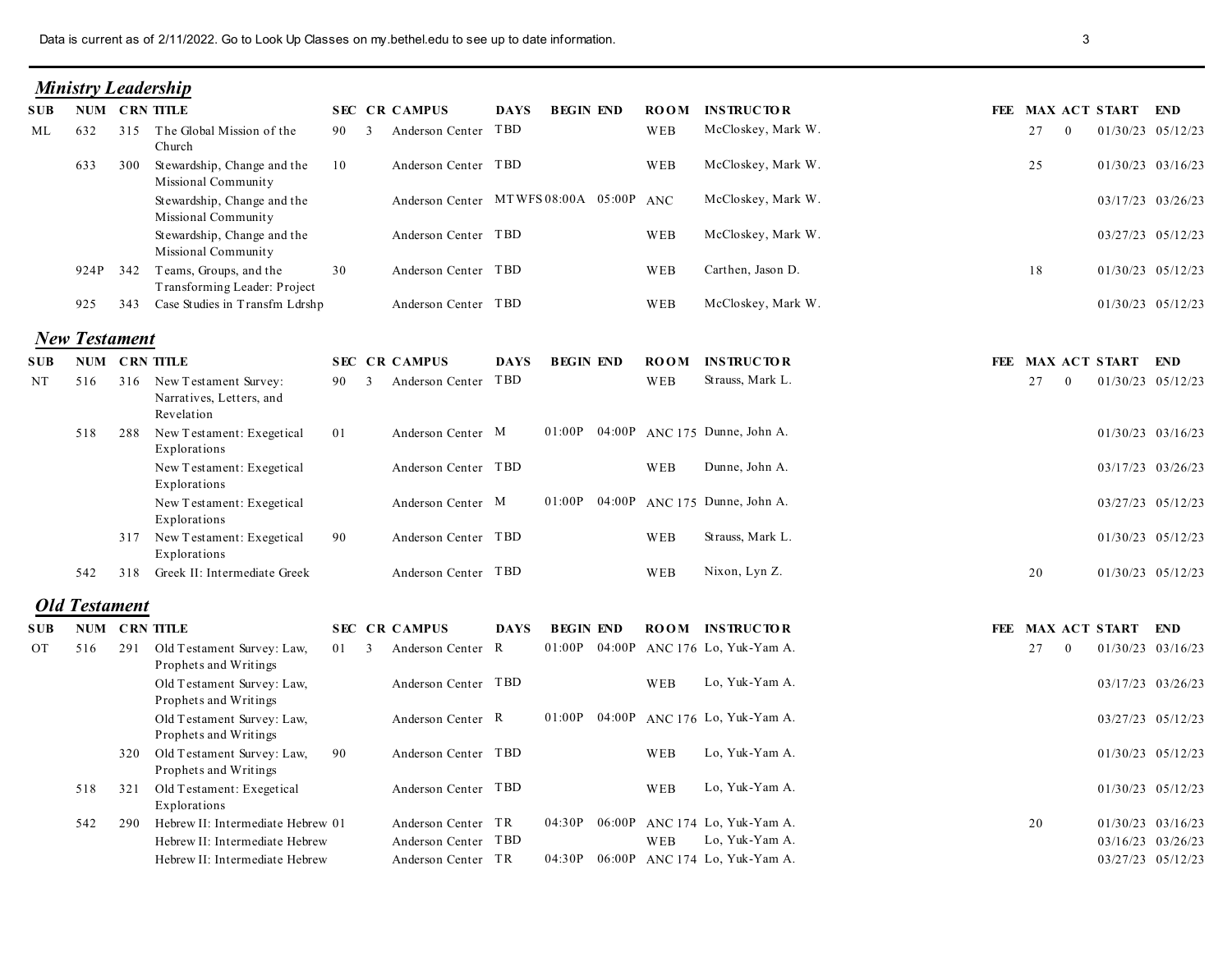|                  |                      |     | Data is current as of 2/11/2022. Go to Look Up Classes on my bethel.edu to see up to date information. |    |                                          |      |                  |     |                                                                  |         | 4                                      |  |
|------------------|----------------------|-----|--------------------------------------------------------------------------------------------------------|----|------------------------------------------|------|------------------|-----|------------------------------------------------------------------|---------|----------------------------------------|--|
|                  | <b>Pastoral Care</b> |     |                                                                                                        |    |                                          |      |                  |     |                                                                  |         |                                        |  |
| <b>SUB</b>       |                      |     | <b>NUM CRN TITLE</b>                                                                                   |    | <b>SEC CR CAMPUS</b>                     | DAYS | <b>BEGIN END</b> |     | <b>ROOM INSTRUCTOR</b>                                           |         | FEE MAX ACT START END                  |  |
| МF               | 613                  | 281 | Dynamics of Family<br>Interaction: Sexuality,<br>Spirituality and Socialization                        |    | 01 3<br>Anderson Center T                |      |                  |     | 06:00P 09:00P ANC 211 Plaza Ruiz, Cristina                       | 27      | 01/30/23 03/16/23<br>$\bf{0}$          |  |
|                  | 623                  |     | 328 Individual and Family<br>Psychopathology II                                                        | 90 | Anderson Center TBD                      |      |                  | WEB | Plaza Ruiz, Cristina                                             |         | 01/30/23 03/16/23                      |  |
|                  | 642                  |     | 283 Couple and Family Assessment 01                                                                    |    | Anderson Center T                        |      | 06:00P           |     | 09:00P ANC 213 Sanders, Jeffrey D.                               |         | 03/27/23 05/12/23                      |  |
| PC               | 512                  |     | 292 Introduction to Pastoral Care<br>and Counseling<br>Introduction to Pastoral Care                   |    | Anderson Center M<br>Anderson Center TBD |      |                  | WEB | 06:15P 09:15P ANC 175 Finsaas, Anne-Marie<br>Finsaas, Anne-Marie |         | 01/30/23 03/16/23<br>03/17/23 03/27/23 |  |
|                  |                      |     | and Counseling<br>Introduction to Pastoral Care                                                        |    | Anderson Center M                        |      |                  |     | 06:15P 09:15P ANC 175 Finsaas, Anne-Marie                        |         | 03/27/23 05/12/23                      |  |
|                  |                      |     | and Counseling<br>322 Introduction to Pastoral Care 90<br>and Counseling                               |    | Anderson Center TBD                      |      |                  | WEB | Jueckstock, Joel A.                                              |         | 01/30/23 05/12/23                      |  |
|                  |                      |     | 566A 323 Chaplaincy Internship A                                                                       |    | 1.5 Anderson Center TBD                  |      |                  | WEB |                                                                  | 20      | 01/30/23 05/12/23                      |  |
|                  |                      |     | <b>Spiritual &amp; Personal Formation</b>                                                              |    |                                          |      |                  |     |                                                                  |         |                                        |  |
|                  |                      |     | NUM CRN TITLE                                                                                          |    | <b>SEC CR CAMPUS</b>                     |      | <b>BEGIN END</b> |     | <b>ROOM INSTRUCTOR</b>                                           |         | FEE MAX ACT START END                  |  |
| <b>SUB</b><br>PС |                      |     | 566B 324 Chaplaincy Internship B                                                                       |    | 90 1.5 Anderson Center TBD               | DAYS |                  | WEB |                                                                  |         | 20 0<br>01/30/23 05/12/23              |  |
| <b>SP</b>        | 001                  |     | 326 Formation Assessments                                                                              |    | 0 Anderson Center TBD                    |      |                  | WEB | Matchefts, Lori L.                                               | 565 100 | 01/30/23 05/12/23                      |  |
|                  | 510                  |     | 279 Introduction to Spiritual and<br>Personal Formation                                                |    | 3 Anderson Center TBD                    |      |                  | WEB | Finsaas, Anne-Marie                                              | 27      | 01/02/23 01/27/23                      |  |
|                  |                      |     | 293 Introduction to Spiritual and<br>Personal Formation                                                | 01 | Anderson Center T                        |      |                  |     | 01:00P 04:00P ANC 176 Finsaas, Anne-Marie                        |         | 01/30/23 03/16/23                      |  |
|                  |                      |     | Introduction to Spiritual and<br>Personal Formation<br>Introduction to Spiritual and                   |    | Anderson Center TBD<br>Anderson Center T |      |                  | WEB | Finsaas, Anne-Marie<br>01:00P 04:00P ANC 176 Finsaas, Anne-Marie |         | 03/17/23 03/26/23<br>03/27/23 05/12/23 |  |
|                  |                      |     | Personal Formation<br>327 Introduction to Spiritual and                                                | 91 | Anderson Center TBD                      |      |                  | WEB | Finsaas, Anne-Marie                                              |         | 01/30/23 05/12/23                      |  |
|                  | 557                  |     | Personal Formation<br>294 Spiritual and Personal<br>Formation: Foundations and                         |    | 01 0.5 Anderson Center TBD               |      |                  |     | Sanders, Jeffrey D.                                              |         | 01/30/23 05/12/23                      |  |
|                  |                      |     | Traditions II<br>Spiritual and Personal                                                                |    | Anderson Center R                        |      |                  |     | 06:00P 09:00P ANC 207 Sanders, Jeffrey D.                        |         | 02/02/23 02/02/23                      |  |
|                  |                      |     | Formation: Foundations and<br>Traditions II<br>Spiritual and Personal                                  |    | Anderson Center R                        |      |                  |     | 06:00P 09:00P ANC 207 Sanders, Jeffrey D.                        |         | 03/02/23 03/02/23                      |  |
|                  |                      |     | Formation: Foundations and<br>Traditions II                                                            |    |                                          |      |                  |     |                                                                  |         |                                        |  |
|                  |                      |     | Spiritual and Personal<br>Formation: Foundations and<br>Traditions II                                  |    | Anderson Center R                        |      |                  |     | 06:00P 09:00P ANC 207 Sanders, Jeffrey D.                        |         | 04/06/23 04/06/23                      |  |
|                  |                      |     | Spiritual and Personal<br>Formation: Foundations and<br>Traditions II                                  |    | Anderson Center R                        |      |                  |     | 06:00P 09:00P ANC 207 Sanders, Jeffrey D.                        |         | 05/04/23 05/04/23                      |  |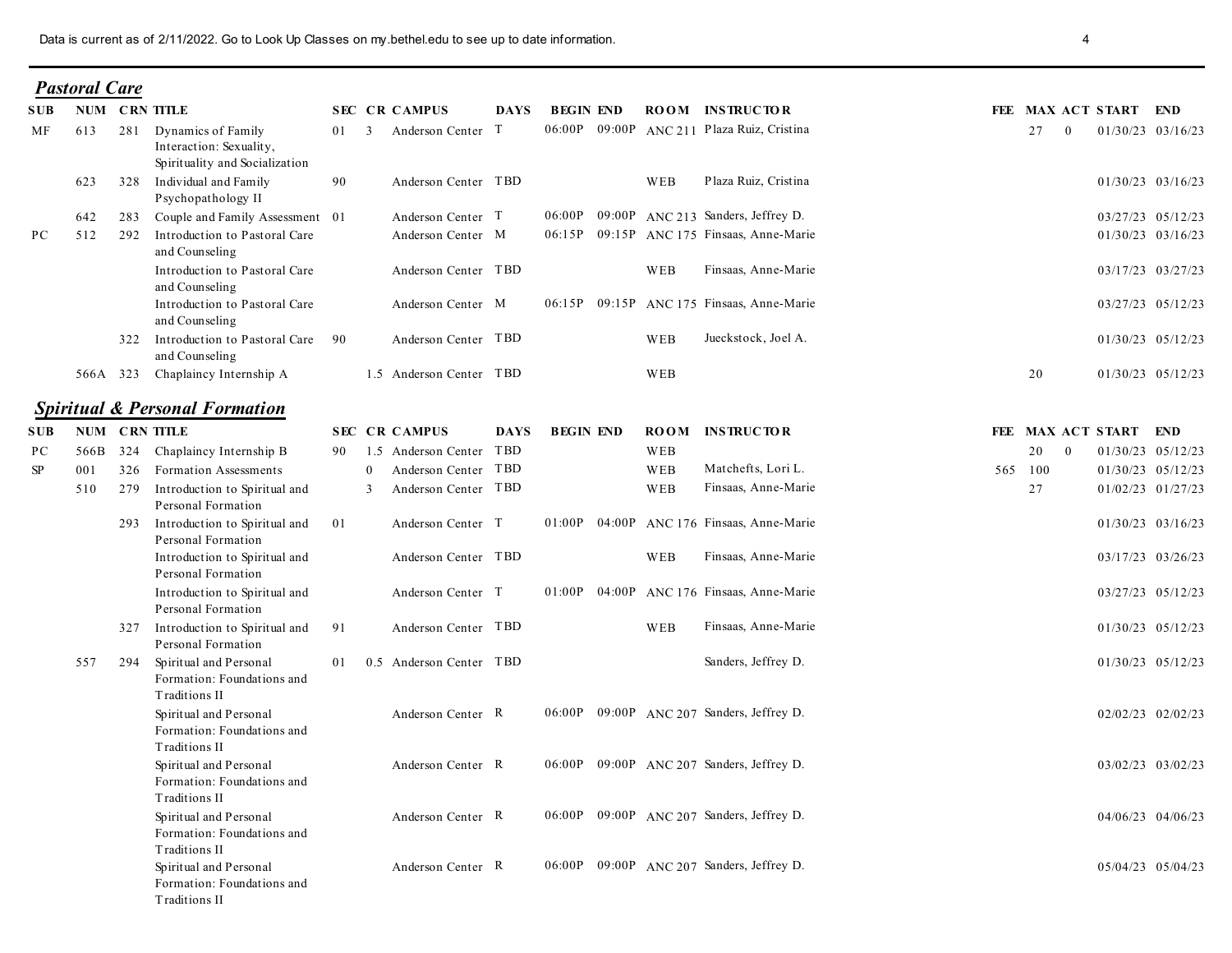|                            |                 | Data is current as of 2/11/2022. Go to Look Up Classes on my bethel.edu to see up to date information. |                      |                                                   |             |                  |             |                                           |        | 5                                             |                                        |  |
|----------------------------|-----------------|--------------------------------------------------------------------------------------------------------|----------------------|---------------------------------------------------|-------------|------------------|-------------|-------------------------------------------|--------|-----------------------------------------------|----------------------------------------|--|
|                            |                 | <b>Spiritual &amp; Personal Formation</b>                                                              |                      |                                                   |             |                  |             |                                           |        |                                               |                                        |  |
| SUB-<br>$\rm SP$<br>657    | NUM CRN TITLE   | 295 Spiritual and Personal<br>Formation: Self in Community                                             | <b>SEC CR CAMPUS</b> | 01 0.5 Anderson Center TBD                        | <b>DAYS</b> | <b>BEGIN END</b> | <b>ROOM</b> | <b>INSTRUCTOR</b><br>Sanders, Jeffrey D.  |        | FEE MAX ACT START END<br>27<br>$\overline{0}$ | 01/30/23 05/12/23                      |  |
|                            |                 | $\rm{II}$<br>Spiritual and Personal<br>Formation: Self in Community                                    |                      | Anderson Center R                                 |             |                  |             | 06:00P 09:00P ANC 209 Sanders, Jeffrey D. |        |                                               | 02/02/23 02/02/23                      |  |
|                            |                 | П<br>Spiritual and Personal<br>Formation: Self in Community<br>$_{\rm II}$                             |                      | Anderson Center R                                 |             |                  |             | 06:00P 09:00P ANC 209 Sanders, Jeffrey D. |        |                                               | 03/02/23 03/02/23                      |  |
|                            |                 | Spiritual and Personal<br>Formation: Self in Community<br>П                                            |                      | Anderson Center R                                 |             |                  |             | 06:00P 09:00P ANC 209 Sanders, Jeffrey D. |        |                                               | 04/06/23 04/06/23                      |  |
|                            |                 | Spiritual and Personal<br>Formation: Self in Community<br>H                                            |                      | Anderson Center R                                 |             |                  |             | 06:00P 09:00P ANC 209 Sanders, Jeffrey D. |        |                                               | 05/04/23 05/04/23                      |  |
| 757                        |                 | 296 Spiritual and Personal<br>Formation: Moral and Clinical<br>Integration II                          |                      | Anderson Center TBD                               |             |                  |             | Sanders, Jeffrey D.                       |        |                                               | 01/30/23 05/12/23                      |  |
|                            |                 | Spiritual and Personal<br>Formation: Moral and Clinical<br>Integration II                              |                      | Anderson Center R                                 |             |                  |             | 06:00P 09:00P ANC 211 Sanders, Jeffrey D. |        |                                               | 02/02/23 02/02/23                      |  |
|                            |                 | Spiritual and Personal<br>Formation: Moral and Clinical<br>Integration II                              |                      | Anderson Center R                                 |             |                  |             | 06:00P 09:00P ANC 211 Sanders, Jeffrey D. |        |                                               | 03/02/23 03/02/23                      |  |
|                            |                 | Spiritual and Personal<br>Formation: Moral and Clinical<br>Integration II                              |                      | Anderson Center R                                 |             |                  |             | 06:00P 09:00P ANC 211 Sanders, Jeffrey D. |        |                                               | 04/06/23 04/06/23                      |  |
|                            |                 | Spiritual and Personal<br>Formation: Moral and Clinical<br>Integration II                              |                      | Anderson Center R                                 |             |                  |             | 06:00P 09:00P ANC 211 Sanders, Jeffrey D. |        |                                               | 05/04/23 05/04/23                      |  |
|                            |                 | <b>Transformational Leadership</b>                                                                     |                      |                                                   |             |                  |             |                                           |        |                                               |                                        |  |
| SUB-                       | NUM CRN TITLE   |                                                                                                        | <b>SEC CR CAMPUS</b> |                                                   | <b>DAYS</b> | <b>BEGIN END</b> | <b>ROOM</b> | <b>INSTRUCTOR</b>                         |        | FEE MAX ACT START END                         |                                        |  |
| TL<br>001                  |                 | 329 Vocational Assessments                                                                             | 90 0                 | Anderson Center TBD                               |             |                  | WEB         |                                           |        | 382 100 0                                     | 01/30/23 05/12/23                      |  |
| 005                        | 336             | Doctor of Ministry Assessments 30                                                                      |                      | Anderson Center TBD                               |             |                  | WEB         | Matchefts, Lori L.                        | 465 18 |                                               | 01/30/23 05/12/23                      |  |
| 566A                       | 330<br>566B 331 | Professional Internship A<br>Professional Internship B                                                 |                      | 90 1.5 Anderson Center TBD<br>Anderson Center TBD |             |                  | WEB<br>WEB  | Gaines, Stacie M.<br>Gaines, Stacie M.    |        | 20                                            | 01/30/23 05/12/23<br>01/30/23 05/12/23 |  |
|                            |                 |                                                                                                        |                      |                                                   |             |                  |             |                                           |        |                                               |                                        |  |
| <b>Theological Studies</b> |                 |                                                                                                        |                      |                                                   |             |                  |             |                                           |        |                                               |                                        |  |
| SUB                        | NUM CRN TITLE   |                                                                                                        | <b>SEC CR CAMPUS</b> |                                                   | <b>DAYS</b> | <b>BEGIN END</b> | <b>ROOM</b> | <b>INSTRUCTOR</b>                         |        | FEE MAX ACT START END                         |                                        |  |
| PH<br>780<br>TS            |                 | 325 Senior Integrative Seminar:<br>Missional Apologetics<br>512 333 Systematic Theology I: God         | 90 3                 | Anderson Center TBD<br>Anderson Center TBD        |             |                  | WEB<br>WEB  |                                           |        | 27<br>$\bf{0}$                                | 01/30/23 05/12/23<br>01/30/23 05/12/23 |  |
|                            |                 | the Creator                                                                                            |                      |                                                   |             |                  |             |                                           |        |                                               |                                        |  |
| 513                        |                 | 303 Systematic Theology II: God 10                                                                     |                      | Anderson Center TBD                               |             |                  | WEB         |                                           |        | 25                                            | 01/30/23 03/16/23                      |  |